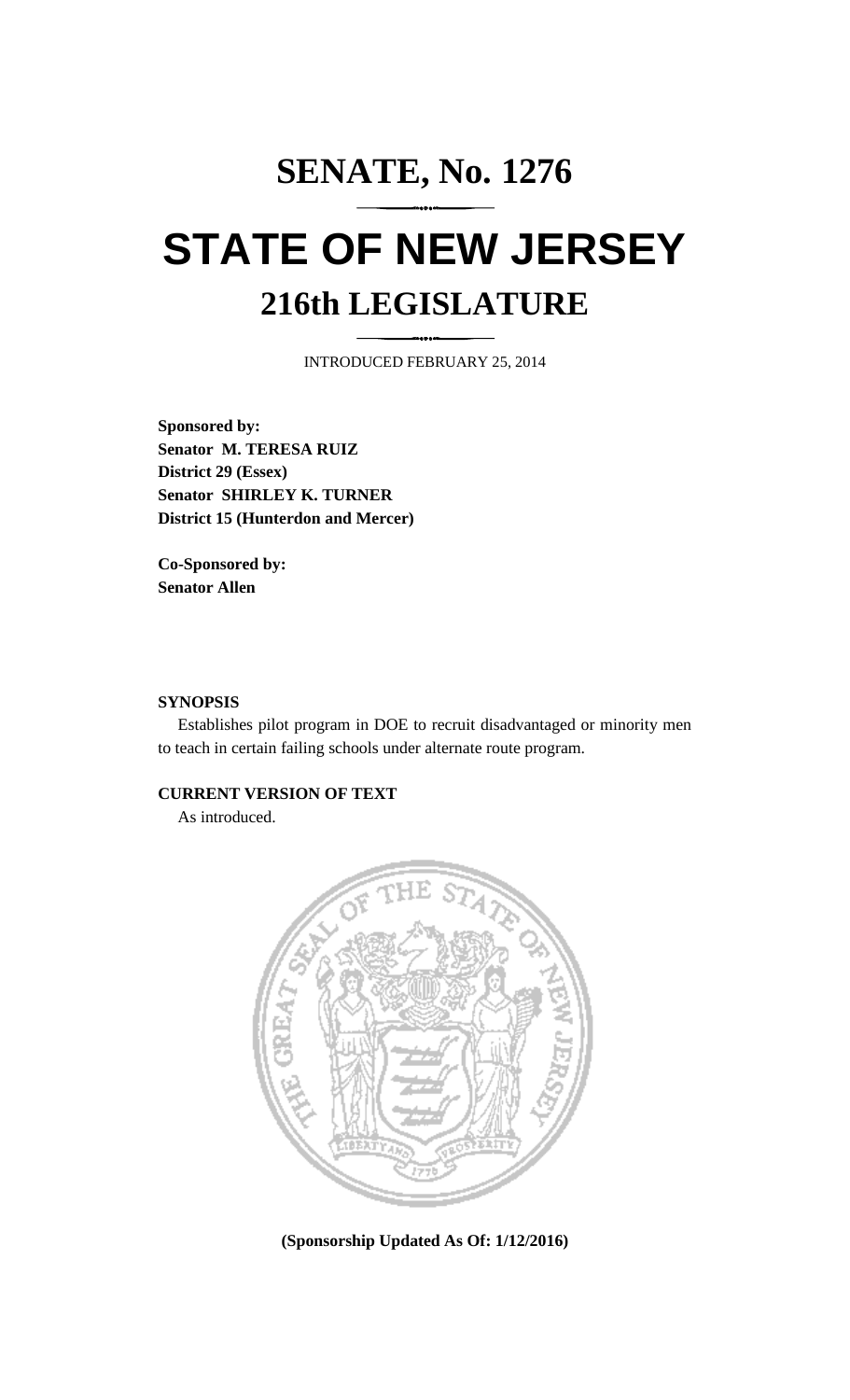**AN ACT** establishing a teaching pilot program in the Department of Education and supplementing chapter 6 of Title 18A of the New Jersey Statutes. **BE IT ENACTED** *by the Senate and General Assembly of the State of New Jersey:* 8 1. a. As used in this section: "Chronically failing school" means any public school that meets the criteria of paragraph (1) or paragraph (2): (1) among all students in that school to whom a State assessment was administered, the percent of students scoring in the partially proficient range in both the language arts and mathematics subject areas of the State assessments exceeded 40% in each of the prior two school years; or (2) among all students in that school to whom a State assessment was administered, the percent of students scoring in the partially proficient range in either the language arts or mathematics subject areas of the State assessment exceeded 65% in each of the prior two school years. "Minority" means a person who is a member of a racial-ethnic group that has been historically disadvantaged in obtaining access to equal educational opportunities. "Eligible participant" means a male resident of New Jersey who is from a disadvantaged or minority background; is interested in pursuing a career as a teacher in New Jersey; and meets eligibility criteria for enrolling in the alternate route teacher preparation program, including the requirements for obtaining a certificate of eligibility under State Board of Education regulations. b. The Commissioner of Education shall establish a pilot program in which the commissioner will recruit eligible participants and match them to teaching opportunities for which they may apply in chronically failing schools under the alternate route teacher preparation program. The purpose of the pilot program shall be to increase the access of disadvantaged or minority men to teaching opportunities and to provide needed high-quality teachers in chronically failing schools in the State. c. The commissioner shall select for participation in the pilot program six chronically failing schools, including, if possible, two schools in each of the northern, central, and southern regions of the State. To the extent possible, the commissioner shall seek a cross section of schools from urban, suburban, and rural areas. d. The commissioner shall establish policies and procedures for the recruitment and selection of eligible participants, and for matching the selected eligible participants to teaching opportunities for which they may apply at the participating schools under the alternate route teacher preparation program.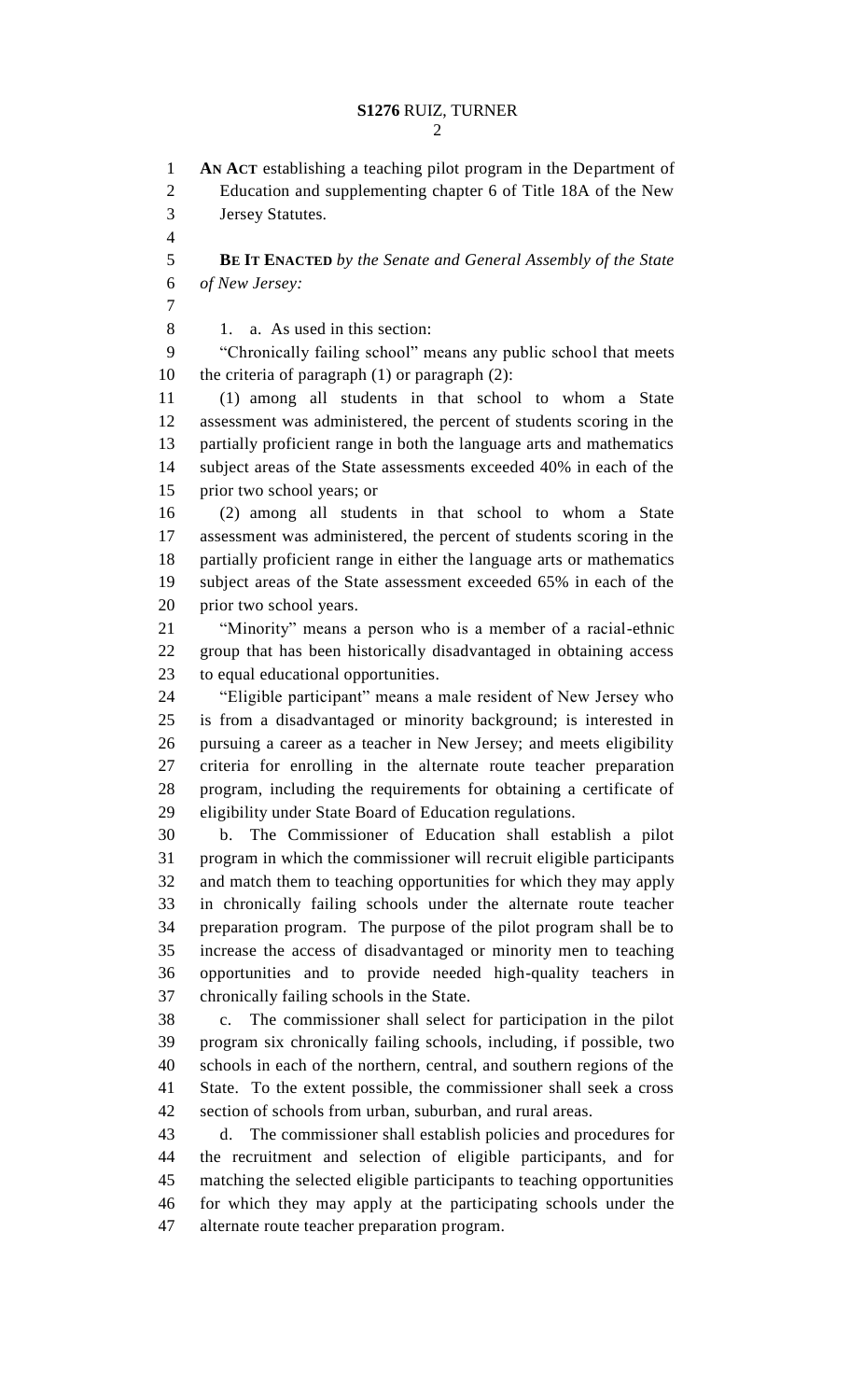## **S1276** RUIZ, TURNER

 e. Two years following the establishment of the pilot program, the commissioner shall submit a report to the Governor, and to the Legislature pursuant to section 2 of P.L.1991, c.164 (C.52:14-19.1). The report shall contain information on the implementation of the pilot program and shall include the commissioner's recommendation on the advisability of continuing or expanding the program.

- 
- 2. This act shall take effect immediately.
- 
- 

## STATEMENT

 This bill establishes a pilot program in the Department of Education, in which the Commissioner of Education will recruit eligible participants and match them to teaching opportunities for which they may apply in chronically failing schools under the State's alternate route teacher preparation program.

 Eligible participants will be male residents of New Jersey who are from disadvantaged or minority backgrounds, are interested in pursuing a teaching career in New Jersey, and meet the eligibility criteria for enrolling in the alternate route teacher preparation program, including State Board of Education requirements for obtaining a certificate of eligibility (CE). The purpose of the pilot program is to increase the access of disadvantaged or minority men to teaching opportunities and to provide needed high-quality teachers in chronically failing schools in the State.

 Under the bill, the commissioner will select six chronically failing schools from throughout the State for participation in the pilot program. Chronically failing schools are defined as public schools that meet the following criteria: (1) among all students in the school to whom a State assessment was administered, the percent of students scoring in the partially proficient range in both language arts and mathematics exceeded 40% in each of the prior two school years; or (2) among all students in the school to whom a State assessment was administered, the percent of students scoring in the partially proficient range in either language arts or mathematics exceeded 65% in each of the prior two school years. The bill directs the commissioner to establish policies and procedures for the recruitment and selection of eligible participants for the program, and for matching the selected participants to teaching opportunities for which they may apply at the participating schools under the alternate route program.

 The bill requires the commissioner, two years following the establishment of the pilot program, to submit a report to the Governor and the Legislature, which contains information on the implementation of the program and the commissioner's